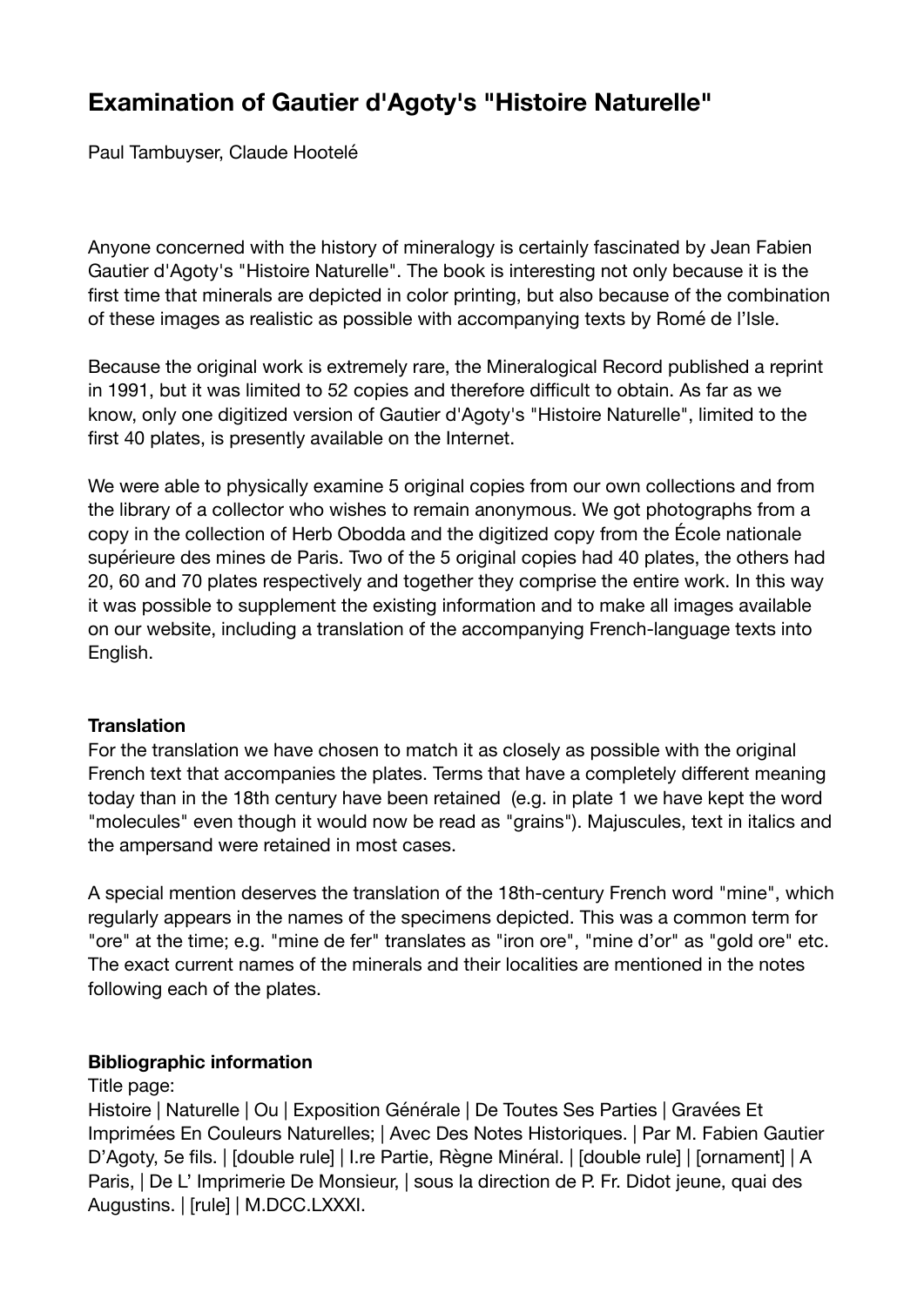The collation of a full copy is as follows: 4°: a4 A-B4 C-G2 L2 I-N2 I2-Z2; [3] iv-vij [1] [1] 2-119 [1] p.

The paper size measured on an uncut copy in original wrappers is 345 up to 350 x 245 up to 250 mm.

This publication was issued in "décades" (sets of 10 plates with accompanying text by Romé de l'Isle). Due to Gautier d'Agoty's untimely death in 1781 only 3 decades (30 plates) were released by him. His widow took over the project and with the help of the engraver Swebach-Desfontaines a further 4 decades were published. We examined a copy of the first 4 decades in their original wrappers. The covers of the first 3 decades bear the name of Gautier d'Agoty, while the 4th states that the work is being continued by his widow. We have not seen any wrappers from the last 3 decades, so we don't know if the widow d'Agoty was still involved in the production of plates 41 to 70.

All plates are mounted opposite the explanatory text.

Most copies of this book contain 40 plates (or less) whereas copies with 60 plates are very rare and sets with the last ten plates are extremely rare.

#### **Plates**

The intaglio printing technique used requires considerable pressure, which leads to extreme wear of the copper plates. Certain plates therefore had to be re-engraved and of some plates different versions could be identified. Where possible, multiple states of a plate are shown.

Plates are numbered "Pl. I" to "Pl. LXX". The plate numbers are located in the top right or left corner of the plate. In some cases, the plate numbers as well as lettered parts of the image were applied in ink by hand (e.g. in plates 31, 32, 33, etc.).

Of all these plates, only the first 30 (decades 1 to 3) were produced by Gautier d'Agoty. Initially he signed "Dessiné Gravé et Imprimé en Couleur par Fab. Gautier d'Agoty. 5e. Fils" (plates 1 to 7) and the later plates were signed "Dessiné Gravé et Imprimé par Fabien . G . d'Agoty . 5.me Fils.". Slight variations of both signatures were found. The next 40 (plates 31-70) are by Swebach-Desfontaines with plates 31 to 40 (decade 4) engraved by Bonvallet. Plates 31 to 40 are signed "Desfontaines del. et dir ex. Bonvallet Sculp." whereas all the later plates are signed "Desfontaines del. et sculp."

Each plate is surrounded by a double ruler or by a single thicker ruler and consists of two fields; one at the top with the mineral image(s) and one field with text below, both separated by a single ruler. The single thicker rulers were all hand applied to existing printed double rulers.

In a few cases, limited to plates 1 to 7, the background of the text field was colored light blue. It turned out that a paper with text printed on a light blue background was pasted over the original printed text field.